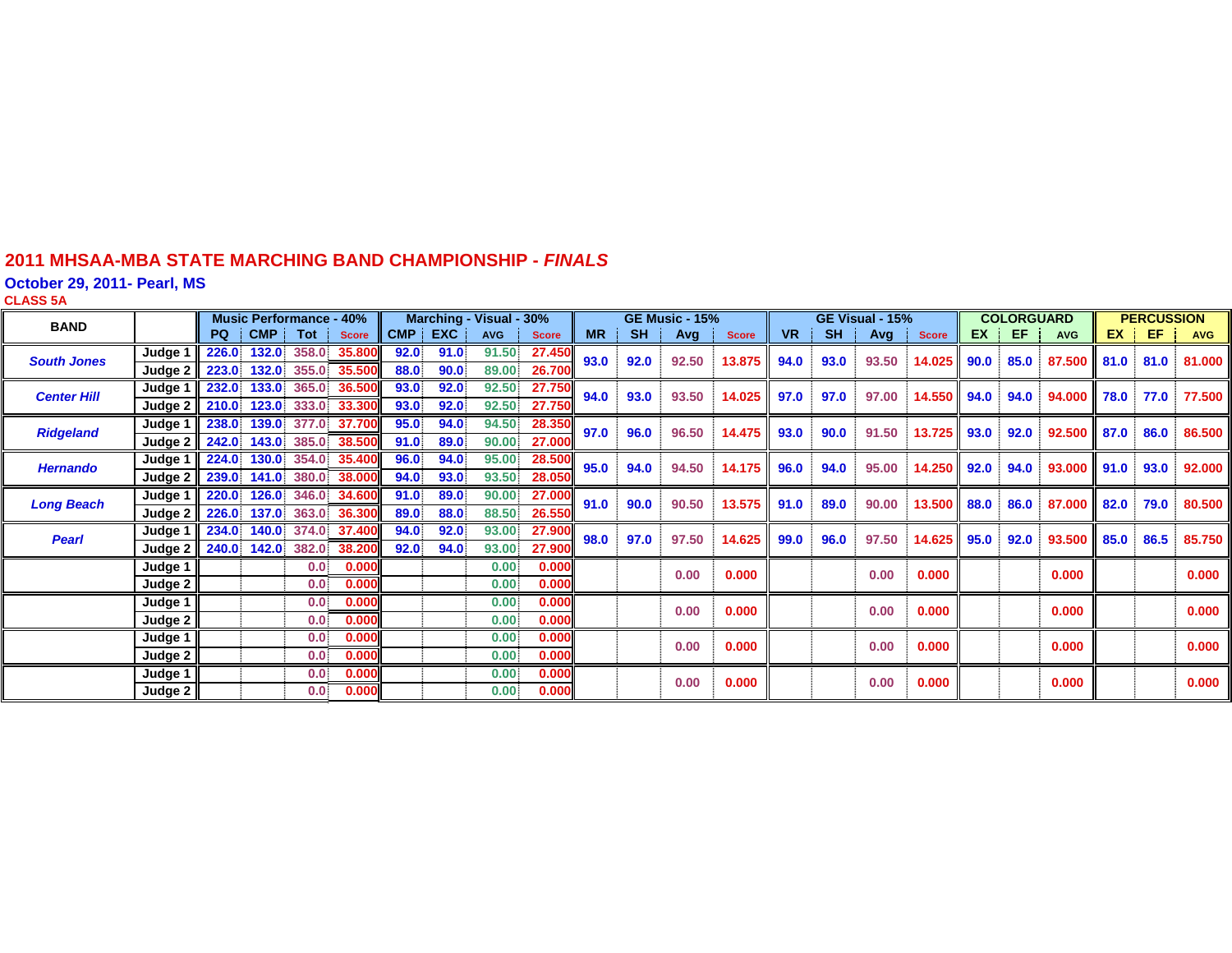### 2011 MHSAA-MBA STATE MARCHING BAND CHAMPIONSHIP - FINALS

**October 29, 2011- Pearl, MS**

#### **SCORING SUMMARY**

| <b>BAND</b>        |               | <b>MUSIC</b>   | <b>VISUAL</b> |         | <b>GENERAL EFFECT</b> |               |  |  |
|--------------------|---------------|----------------|---------------|---------|-----------------------|---------------|--|--|
|                    | <b>JUDGE1</b> | <b>JUDGE 2</b> | <b>JUDGE1</b> | Judge 2 | <b>MUSIC</b>          | <b>VISUAL</b> |  |  |
| <b>South Jones</b> | 35.800        | 35.500         | 27.450        | 26.700  | 13.875                | 14.025        |  |  |
| <b>Center Hill</b> | 36.500        | 33.300         | 27.750        | 27.750  | 14.025                | 14.550        |  |  |
| Ridgeland          | 37.700        | 38.500         | 28.350        | 27.000  | 14.475                | 13.725        |  |  |
| Hernando           | 35.400        | 38.000         | 28.500        | 28.050  | 14.175                | 14.250        |  |  |
| Long Beach         | 34.600        | 36.300         | 27,000        | 26.550  | 13.575                | 13.500        |  |  |
| Pearl              | 37.400        | 38.200         | 27.900        | 27.900  | 14.625                | 14.625        |  |  |
|                    |               |                |               |         |                       |               |  |  |
|                    |               |                |               |         |                       |               |  |  |
|                    |               |                |               |         |                       |               |  |  |
|                    |               |                |               |         |                       |               |  |  |

| C<br>L        |
|---------------|
|               |
|               |
|               |
| A<br>S<br>S   |
|               |
|               |
| $\frac{5}{4}$ |
|               |

#### **FINAL RESULTS**

| <b>BAND</b>        | <b>MUSIC</b>   |                | <b>VISUAL</b>  |           | <b>GEN EFFECT</b> |                  | <b>OVERALL BAND</b> |                  |                    |              | <b>COLOR GUARD</b> |                | <b>PERCUSSION</b> |                 |
|--------------------|----------------|----------------|----------------|-----------|-------------------|------------------|---------------------|------------------|--------------------|--------------|--------------------|----------------|-------------------|-----------------|
|                    | <b>AVERAGE</b> | <b>RK</b>      | <b>AVERAGE</b> | <b>RK</b> | <b>TOTAL</b>      | <b>RK</b>        | <b>TOTAL</b>        | <b>PENALTIES</b> | <b>FINAL SCORE</b> | <b>RANK</b>  | <b>SCORE</b>       | <b>RANK</b>    | <b>SCORE</b>      | <b>RANK</b>     |
| <b>South Jones</b> | 35.650         | 4              | 27.075         | 5         | 27,900            | 5                | 90.625              |                  | 90.625             | 5            | 87.500             | 5              | 81.000            | 4               |
| <b>Center Hill</b> | 34.900         | 6              | 27.750         |           | 28.575            | $\overline{2}$   | 91.225              |                  | 91.225             | 4            | 94.000             |                | 77.500            | $6\phantom{1}6$ |
| Ridgeland          | 38.100         |                | 27.675         |           | 28.200            | $\boldsymbol{4}$ | 93.975              |                  | 93.975             | $\mathbf{2}$ | 92.500             | 4              | 86.500            | $\overline{2}$  |
| Hernando           | 36.700         | 3              | 28.275         |           | 28.425            | $\overline{3}$   | 93.400              |                  | 93.400             | 3            | 93.000             | 3              | 92.000            |                 |
| <b>Long Beach</b>  | 35.450         | 5              | 26.775         | 6.        | 27.075            | 6                | 89.300              |                  | 89.300             | 6            | 87.000             | 6              | 80.500            | 5               |
| Pearl              | 37.800         | 2 <sup>1</sup> | 27.900         |           | 29.250            |                  | 94.950              |                  | 94.950             |              | 93.500             | $\overline{2}$ | 85.750            | 3               |
|                    |                |                |                |           |                   |                  |                     |                  |                    |              |                    |                |                   |                 |
|                    |                |                |                |           |                   |                  |                     |                  |                    |              |                    |                |                   |                 |
|                    |                |                |                |           |                   |                  |                     |                  |                    |              |                    |                |                   |                 |
|                    |                |                |                |           |                   |                  |                     |                  |                    |              |                    |                |                   |                 |